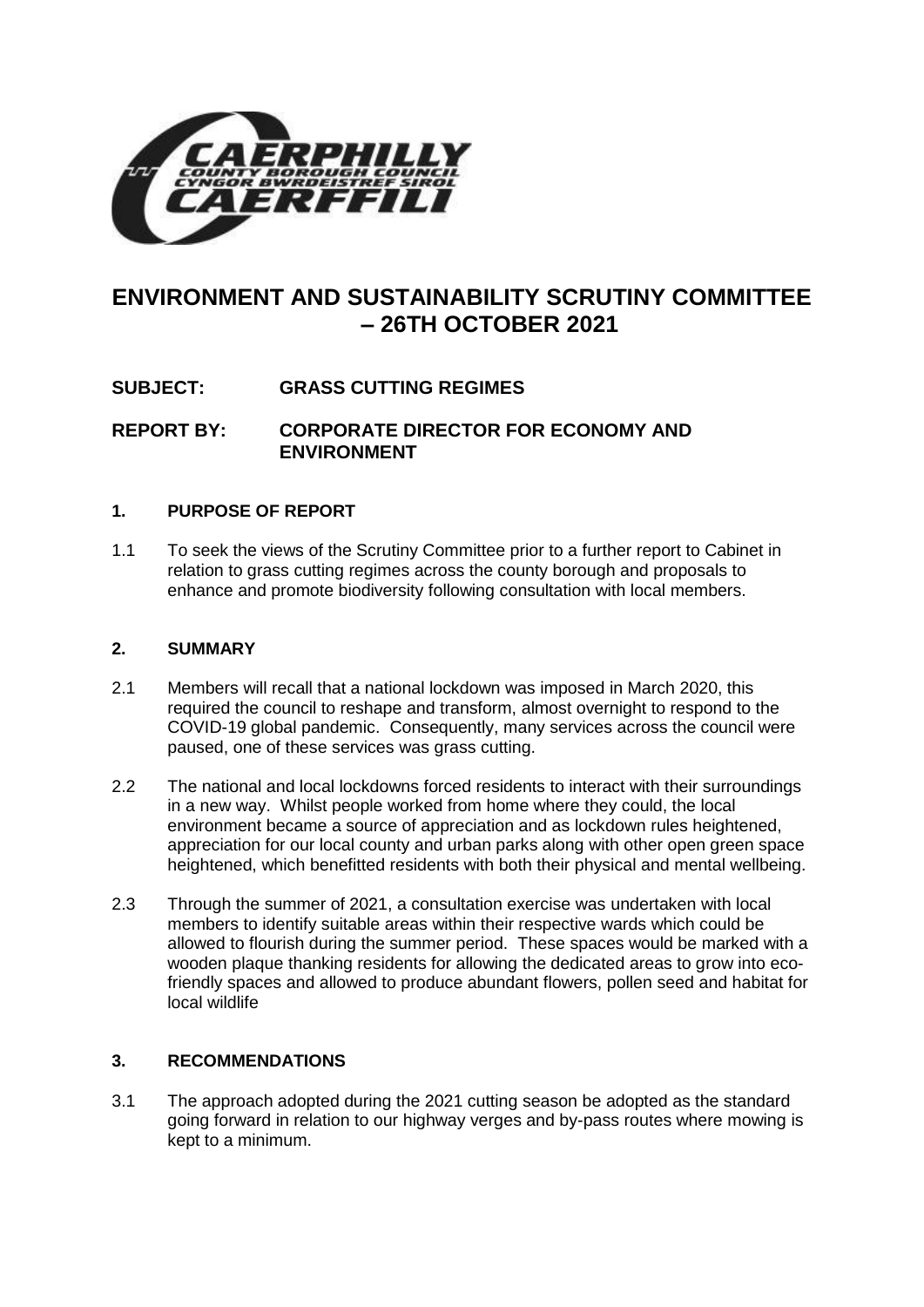- 3.2 That urban areas, such as housing estates, older person accommodation, cemeteries etc. are maintained at the current cutting frequencies.
- 3.3 That members of the scrutiny committee endorse the list of areas nominated by local members within their respective wards, which could be allowed to flourish during the summer period. Officers will continually work with local members to identify areas as the programme is expanded.

#### **4. REASONS FOR THE RECOMMENDATIONS**

4.1 To fulfil our statutory bio-diversity duty and to assist in our response to the Climate Emergency, which this council declared in 2019.

#### **5. THE REPORT**

- 5.1 Grass cutting frequencies currently range through the growing season across Parks, housing estates and other public open space. Cemeteries and older person sheltered accommodation are cut on a weekly frequency, albeit these were reduced in the summer of 2020 due to the pandemic.
- 5.2 As members will be aware, in 2020 the UK was placed into a national lockdown and consequently, many of our non-essential services were paused. In response to the global pandemic, many staff were redeployed to allow our efforts to focus on maintaining essential front-line services and delivering the new services created to support our communities at the height of the pandemic.
- 5.3 At the start of the pandemic in March 2020, one of the many services paused was grass cutting and this had an unexpected and welcome impact on our environment as we had inadvertently created many wildlife habitats and havens for pollinators. Some of our community spaces became a sea of wildflowers, enjoyed by many and the council was commended by the Welsh naturalist and TV personality, Iolo Williams.
- 5.4 Like many services across the authority, we are continually striving to ensure that we are transforming and evolving to ensure we are meeting the ever-changing needs of our communities and that we are doing all that we can to respond to the Climate Emergency, which the authority declared in 2019. The management of green and blue spaces should be directed by the Green Infrastructure Strategy, which was formally adopted in November 2020 and such changes will enable multiple benefits such as improving mental and physical health and increasing biodiversity, which will lead to more resilient communities, more resilient habitats and ecosystems and a more resilient local economy.
- 5.5 Throughout May 2021, cutting along our highway verges and roundabouts were kept to a minimum in support of the 'No Mow May' campaign. The campaign encouraged local individuals, councils, and stakeholders to help bees, butterflies, and other wildlife by letting wildflowers grow on lawns and green spaces throughout May instead of mowing them. Grass cutting across the county borough still took place in order to:
	- Maintain visibility for road users;
	- Keep traffic signage and sight lines clear;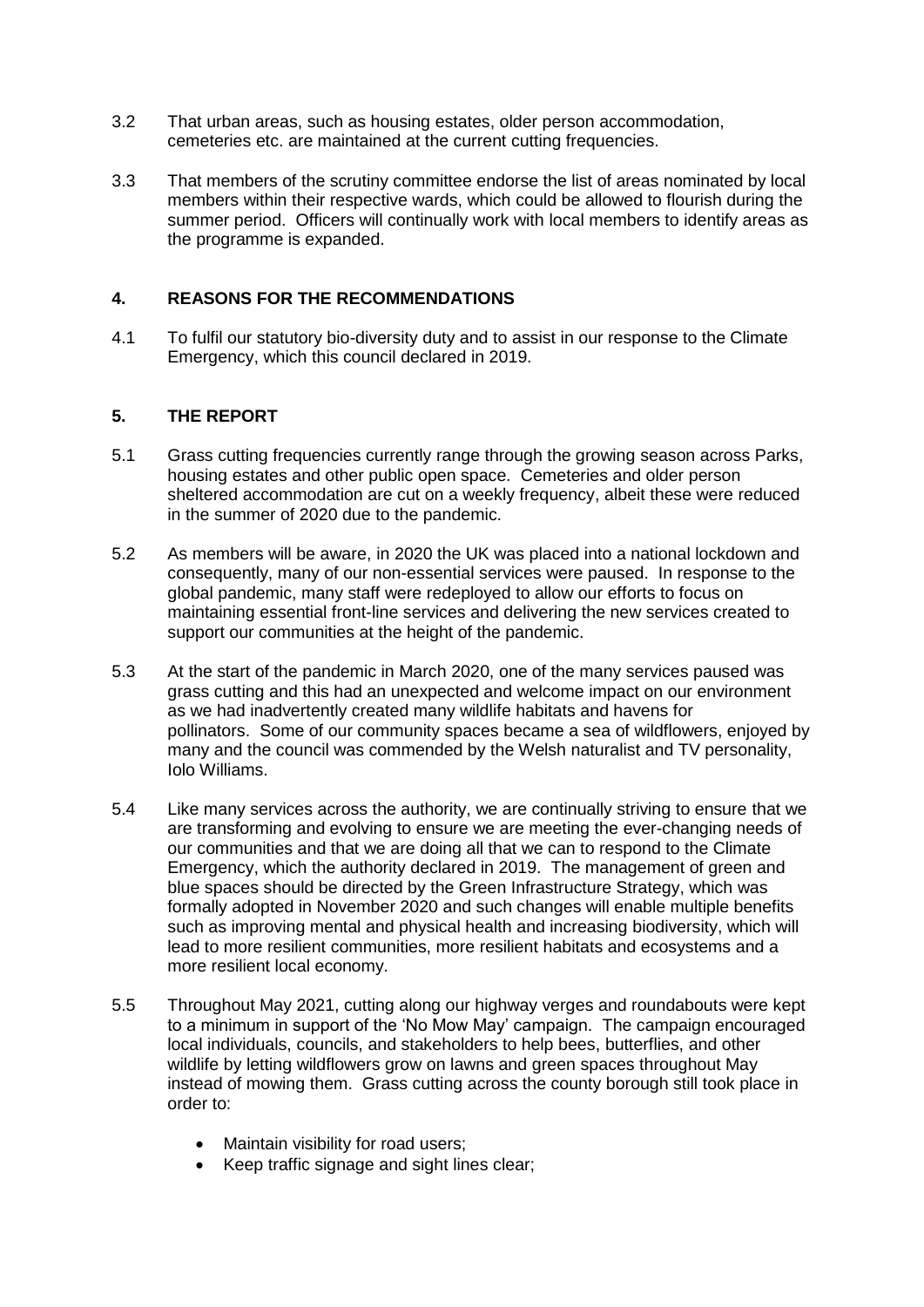- Maintain margins and access on footways and cycle routes;
- Maintain parks, sports grounds, cemeteries, housing estates, play and recreational green open spaces.

Set out at appendix one, Members will see photographs taken along both the Risca and Newbridge by-pass routes in June 2021, which illustrate the success of the approach.

- 5.6 In regularly mown areas, grass cuttings are left on the ground, which unfortunately does not promote a good growing environment for wild flora and fauna. Wildflowers and grasses thrive in nutrient poor soil, leaving grass cuttings uncollected allows nutrients from the grass to go back into the soil, which is not good for the wild flowers we would like to encourage. Areas that are left to grow need to be cut and collected at the end of the summer, removing the arisings deprives the soil of nutrients and thus creates the perfect environment for more species of flora and fauna to flourish.
- 5.7 Through the summer of 2021, a consultation exercise was undertaken with local members to identify suitable areas within their respective wards which could be allowed to flourish during the summer period. In total three responses were received from the 73 Councillors. These spaces would be marked with a wooden plaque thanking residents for allowing the dedicated areas to grow into eco-friendly spaces and allowed to produce abundant flowers, pollen seed and habitat for local wildlife.
- 5.8 Areas nominated by local members and relevant officers are:
	- Snowdon Close, Risca;
	- Junction of Heol Adam and B4254, Gelligaer (near the Cross Inn);
	- Highfield Road, Pontllanfraith;
	- Areas within the Grove Estate, Trethomas;
	- Areas around the Community Centre, Llanbradach.

Arial photographs of these areas are set out in appendix 2.

- 5.9 During 2021, an assessment was undertaken along strategic roadside verges. The main objective being to gather data on habitats within the verges and to identify opportunities for management that would be beneficial for biodiversity.
- 5.10 The study was undertaken in May and June 2021 and identified a wide range and variation of verge habitats. The best example of diverse grassland habitats tended to be on the most recently constructed roads and where the soils have a relatively low nutrient status. One notable finding was a population of the nationally rare plant, Deptford Pink at Aberbargoed. In some cases, the flora diversity of newer roads has benefited from wildflower seeding. Longer established verges tended to be less diverse and dominated by coarse grasses and scrub, although there are exceptions where species rich vegetation has remained in areas of low fertility soil or which have been maintained by more frequent cutting in previous years.
- 5.11 Site specific recommendations to enhance biodiversity have been made for each of the sections of roadside verge and a series of more general measures have been produced that can be applied at verges across the county borough. The most important of these are to leave verges uncut through the spring and early summer to allow plants to flower and set seeds and to remove grass cuttings to reduce the dominance of coarse grasses.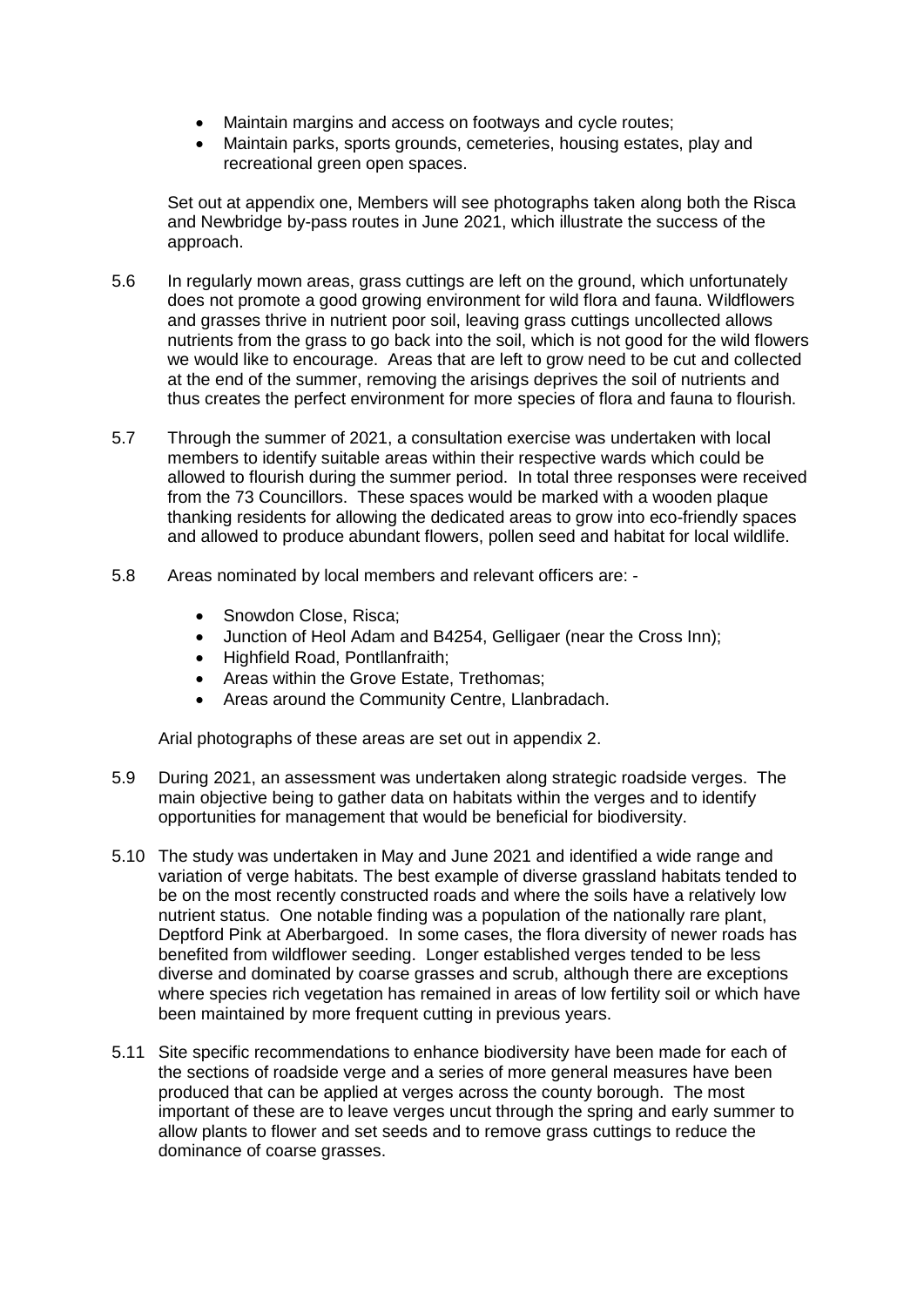#### 5.12 **Conclusion**

To allow specific areas across the county borough and our roadside verges to flourish will not only enhance the local environment but will assist in fulfilling our statutory bio-diversity duty and assist in our response to the Climate Emergency, which this council declared in 2019.

#### **6. ASSUMPTIONS**

6.1 No assumptions have been made within this report.

# **7. SUMMARY OF INTEGRATED IMPACT ASSESSMENT**

- 7.1 The Integrated Impact Assessment (IIA) has identified a number of both positive and negative impacts; however, the recommendation is to proceed with the proposal. The proposal would have a positive impact in that it would enhance our local environment and create habitat for wildlife and areas where wildflowers could flourish. It will also assist with residents' physical and mental well-being regardless of protected characteristics and support the council's Biodiversity Duty and Decarbonisation Strategy but also assist with the Climate Emergency which the Council declared in 2019.
- 7.2 However, areas left to flourish may give an untidy and unmanaged appearance, which could result in complaints from residents. This potential negative reaction will be mitigated by the installation of a sign where areas are being managed in an alternative manner to advise residents and to highlight the benefits.

**[Link to full Integrated Impact Assessment](http://www.caerphilly.gov.uk/CaerphillyDocs/IIA/iia-green-spaces-transport-form)**

# **8. FINANCIAL IMPLICATIONS**

8.1 There are no significant financial implications associated with this report, any costs will be funded from existing revenue budgets.

#### **9. PERSONNEL IMPLICATIONS**

9.1 There are no personnel implications associated with this report.

#### **10. CONSULTATIONS**

10.1 The views of the listed consultees have been reflected within this report.

# **11. STATUTORY POWER**

11.1 Environment (Wales) Act 2016 Wildlife and Countryside Act 1981 Highways Act 1980